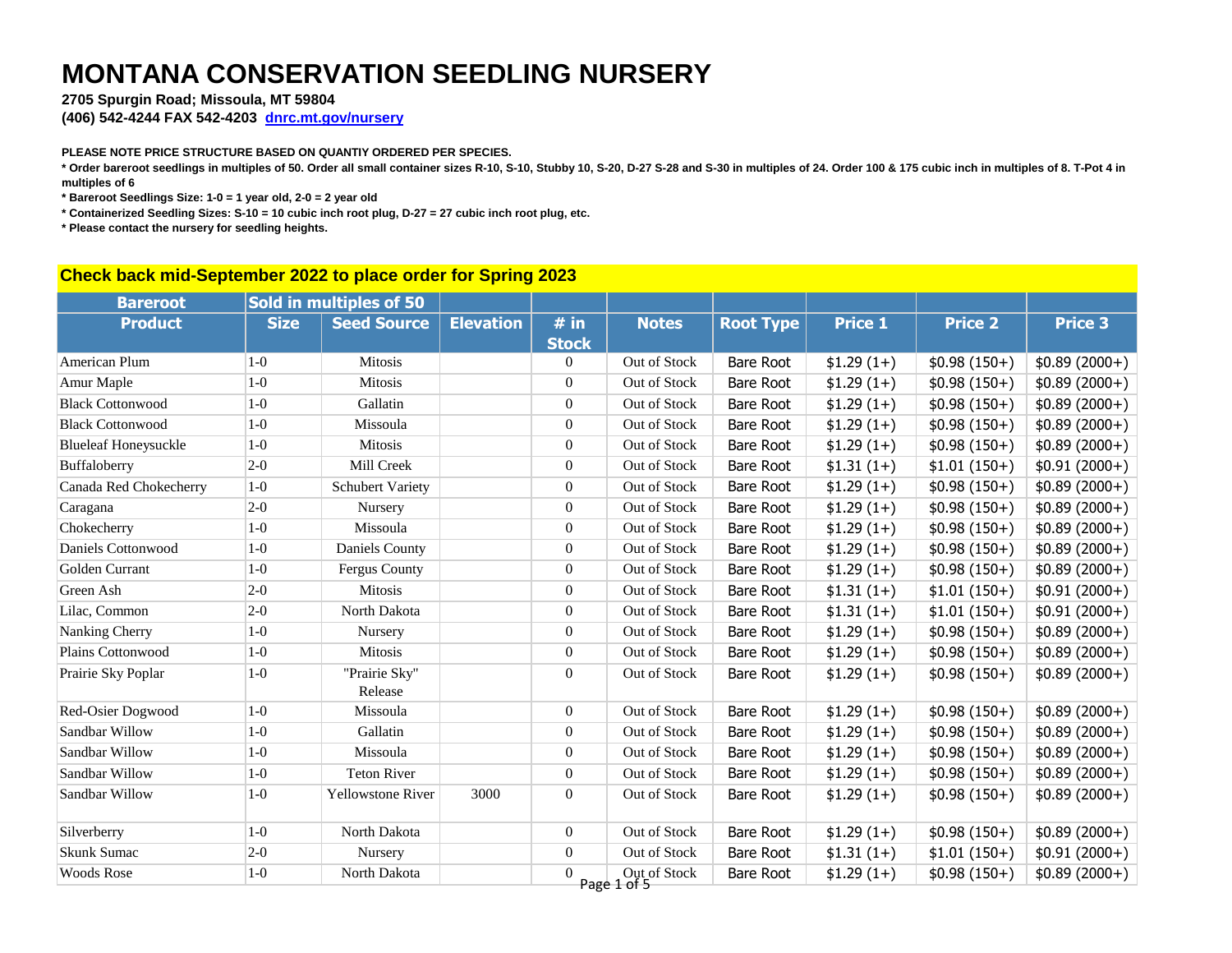| <b>Small Container</b>      |             | Sold in multiples of 24 |                  |                  |              |                  |             |                |                |
|-----------------------------|-------------|-------------------------|------------------|------------------|--------------|------------------|-------------|----------------|----------------|
| <b>Product</b>              | <b>Size</b> | <b>Seed Source</b>      | <b>Elevation</b> | # in             | <b>Notes</b> | <b>Root Type</b> | Price 1     | <b>Price 2</b> | <b>Price 3</b> |
|                             |             |                         |                  | <b>Stock</b>     |              |                  |             |                |                |
| Amur Maple                  | $S-22$      | Mitosis                 |                  | $\boldsymbol{0}$ | Out of Stock | Container        | $$2.39(1+)$ | $$2.05(120+)$  | $$1.90(2000+)$ |
| Aspen                       | $S-27$      | Montana                 |                  | $\boldsymbol{0}$ | Out of Stock | Container        | $$2.39(1+)$ | $$2.05(120+)$  | $$1.90(2000+)$ |
| Aspen                       | $S-27$      | Red Rock High           |                  | $\boldsymbol{0}$ | Out of Stock | Container        | $$2.39(1+)$ | $$2.05(120+)$  | $$1.90(2016+)$ |
| Aspen                       | $S-27$      | Red Rock Low            |                  | $\boldsymbol{0}$ | Out of Stock | Container        | $$2.39(1+)$ | $$2.05(120+)$  | $$1.90(2016+)$ |
| <b>Basin Wildrye</b>        | $S-10$      | "Trailhead"<br>Release  |                  | $\boldsymbol{0}$ | Out of Stock | Container        | $$0.78(1+)$ | $$0.69(120+)$  | $$0.65(2016+)$ |
| <b>Blue Spruce</b>          | $R-10$      | San Juan N.F.           |                  | $\boldsymbol{0}$ | Out of Stock | Container        | $$1.59(1+)$ | $$1.26(120+)$  | $$1.19(2016+)$ |
| <b>Bluebunch Wheatgrass</b> | $S-10$      | "Secar" Release         |                  | $\boldsymbol{0}$ | Out of Stock | Container        | $$0.78(1+)$ | $$0.69(120+)$  | $$0.65(2016+)$ |
| <b>Booth Willow</b>         | $S-22$      | Clark Fork              |                  | $\boldsymbol{0}$ | Out of Stock | Container        | $$2.39(1+)$ | $$2.05(120+)$  | $$1.90(2016+)$ |
| Buffaloberry                | $S-27$      | <b>Fergus County</b>    |                  | $\boldsymbol{0}$ | Out of Stock | Container        | $$2.39(1+)$ | $$2.05(120+)$  | $$1.90(2016+)$ |
| <b>Bur Oak</b>              | $D-27$      | Ekalaka                 |                  | $\boldsymbol{0}$ | Out of Stock | Container        | $$2.39(1+)$ | $$2.05(120+)$  | $$1.90(2016+)$ |
| Douglas fir East            | $S-22$      | Helena                  | 5000             | $\boldsymbol{0}$ | Out of Stock | Container        | $$2.39(1+)$ | $$2.05(120+)$  | $$1.90(2016+)$ |
| Douglas fir West            | $S-22$      | Bitterroot              | 5500             | $\boldsymbol{0}$ | Out of Stock | Container        | $$2.39(1+)$ | $$2.05(120+)$  | $$1.90(2016+)$ |
| Douglas-fir East            | $S-10$      | Helena                  | 5000             | $\boldsymbol{0}$ | Out of Stock | Container        | $$1.59(1+)$ | $$1.26(120+)$  | $$1.19(2016+)$ |
| Douglas-fir East            | $S-10$      | Lewis & Clark           | 6000             | $\boldsymbol{0}$ | Out of Stock | Container        | $$1.59(1+)$ | $$1.26(120+)$  | $$1.19(2016+)$ |
| Douglas-fir West            | $S-10$      | Pablo                   | 3100             | $\boldsymbol{0}$ | Out of Stock | Container        | $$1.59(1+)$ | $$1.26(120+)$  | $$1.19(2016+)$ |
| Eastern Red Cedar           | $S - 5$     | S. Dakota               |                  | $\boldsymbol{0}$ | Out of Stock | Container        | $$1.59(1+)$ | $$1.26(120+)$  | $$1.19(2000+)$ |
| <b>Engelmann Spruce</b>     | $R-10$      | Lolo N.F.               |                  | $\boldsymbol{0}$ | Out of Stock | Container        | $$1.59(1+)$ | $$1.26(120+)$  | $$1.19(2016+)$ |
| Green Ash                   | $S-27$      | Mitosis                 |                  | $\boldsymbol{0}$ | Out of Stock | Container        | $$2.39(1+)$ | $$2.05(120+)$  | $$1.90(2016+)$ |
| Honeylocust                 | $S-27$      | Unknown                 |                  | $\boldsymbol{0}$ | Out of Stock | Container        | $$2.39(1+)$ | $$2.05(120+)$  | $$1.90(2016+)$ |
| Lilac                       | $D-27$      | Unknown                 |                  | $\boldsymbol{0}$ | Out of Stock | Container        | $$2.39(1+)$ | $$2.05(120+)$  | $$1.90(2016+)$ |
| Lodgepole Pine              | $S-10$      | <b>Flathead County</b>  |                  | $\boldsymbol{0}$ | Out of Stock | Container        | $$1.59(1+)$ | $$1.26(120+)$  | $$1.19(2016+)$ |
| Lodgepole Pine              | $S-10$      | Lewis & Clark           | 7000             | $\boldsymbol{0}$ | Out of Stock | Container        | $$1.59(1+)$ | $$1.26(120+)$  | $$1.19(2016+)$ |
| Lodgepole Pine              | $S-10$      | Lewis & Clark           | 6000             | $\boldsymbol{0}$ | Out of Stock | Container        | $$1.59(1+)$ | $$1.26(120+)$  | $$1.19(2016+)$ |
| Lodgepole Pine              | $S-10$      | SW Montana              |                  | $\boldsymbol{0}$ | Out of Stock | Container        | $$1.59(1+)$ | $$1.26(120+)$  | $$1.19(2016+)$ |
| Lodgepole Pine              | $S-10$      | Utah                    |                  | $\boldsymbol{0}$ | Out of Stock | Container        | $$1.59(1+)$ | $$1.26(120+)$  | $$1.19(2016+)$ |
| Midwest Crabapple           | $S-27$      | "Midwest" Release       |                  | $\boldsymbol{0}$ | Out of Stock | Container        | $$2.39(1+)$ | $$2.05(120+)$  | $$1.90(2016+)$ |
| Nebraska Sedge              | $S-10$      | Utah                    |                  | $\boldsymbol{0}$ | Out of Stock | Container        | $$0.78(1+)$ | $$0.69(120+)$  | $$0.65(2016+)$ |
| Ponderosa Pine East         | $D-27$      | Helena                  | 4800             | $\boldsymbol{0}$ | Out of Stock | Container        | $$2.39(1+)$ | $$2.05(120+)$  | $$1.90(2016+)$ |
| Ponderosa Pine East         | $D-27$      | Helena                  | 5300             | $\boldsymbol{0}$ | Out of Stock | Container        | $$2.39(1+)$ | $$2.05(120+)$  | $$1.90(2000+)$ |
| Ponderosa Pine East         | $S-10$      | Ashland                 | 3500             | $\boldsymbol{0}$ | Out of Stock | Container        | $$1.59(1+)$ | $$1.26(120+)$  | $$1.19(2016+)$ |
| Ponderosa Pine East         | $S-10$      | Helena                  | 5300             | $\boldsymbol{0}$ | Out of Stock | Container        | $$1.59(1+)$ | $$1.26(120+)$  | $$1.19(2016+)$ |
| Ponderosa Pine East         | $S-10$      | Helena                  | 3900             | $\boldsymbol{0}$ | Out of Stock | Container        | $$1.59(1+)$ | $$1.26(120+)$  | $$1.19(2016+)$ |
| Ponderosa Pine East         | $S-10$      | Helena                  | 4400             | $\boldsymbol{0}$ | Out of Stock | Container        | $$1.59(1+)$ | $$1.26(120+)$  | $$1.19(2016+)$ |
| Ponderosa Pine East         | $S-10$      | Hunter Select           |                  | $\boldsymbol{0}$ | Out of Stock | Container        | $$1.59(1+)$ | $$1.26(120+)$  | $$1.19(2016+)$ |
| Ponderosa Pine East         | $S-27$      | Hunter Select           |                  | $\boldsymbol{0}$ | Out of Stock | Container        | $$2.39(1+)$ | $$2.05(120+)$  | $$1.90(2016+)$ |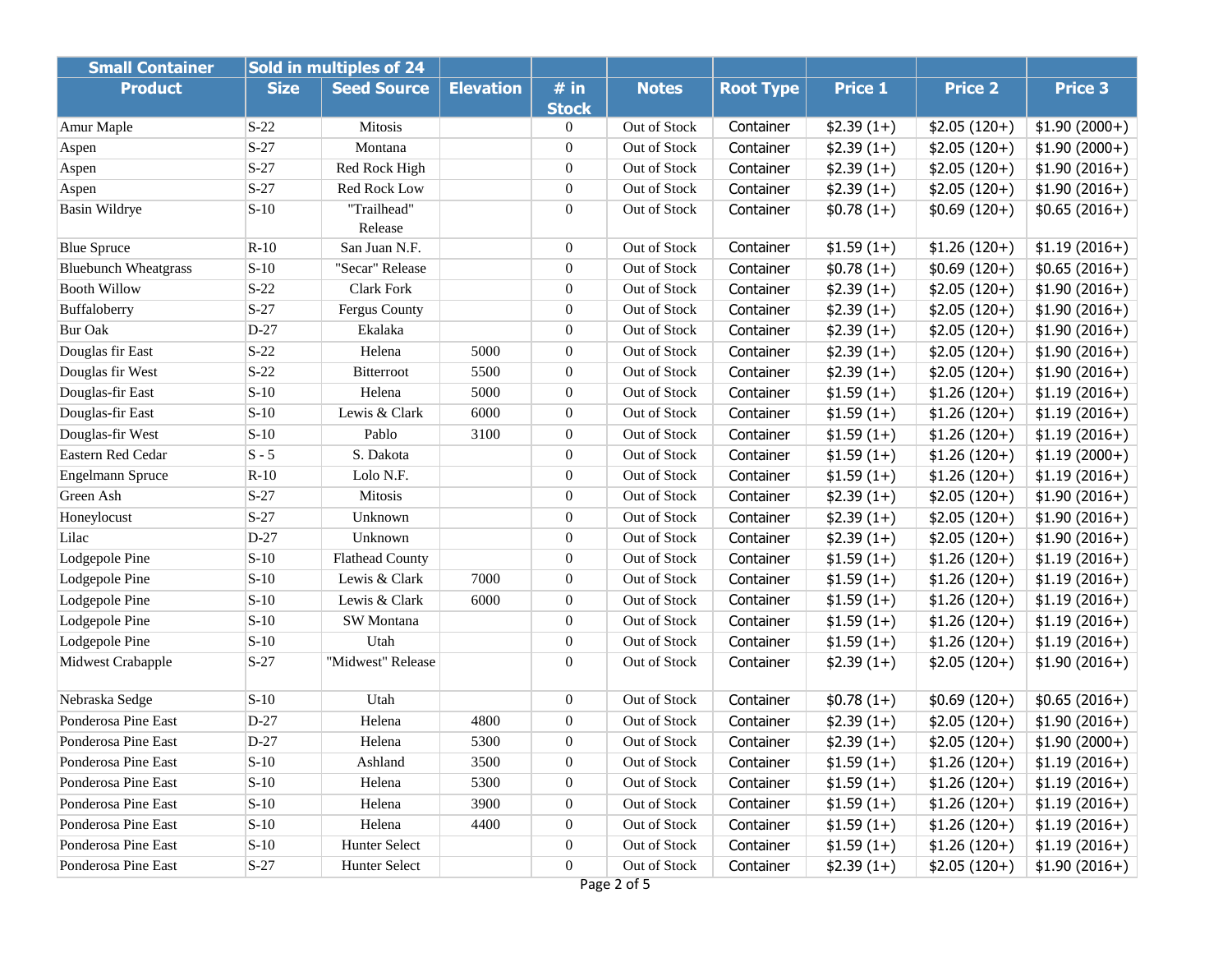| <b>Small Container</b>    |             | Sold in multiples of 24                                                                          |                  |                  |              |                  |              |                |                |
|---------------------------|-------------|--------------------------------------------------------------------------------------------------|------------------|------------------|--------------|------------------|--------------|----------------|----------------|
| <b>Product</b>            | <b>Size</b> | <b>Seed Source</b>                                                                               | <b>Elevation</b> | # in             | <b>Notes</b> | <b>Root Type</b> | Price 1      | <b>Price 2</b> | <b>Price 3</b> |
|                           |             |                                                                                                  |                  | <b>Stock</b>     |              |                  |              |                |                |
| Ponderosa Pine West       | $D-27$      | Missoula                                                                                         | 3400             | $\boldsymbol{0}$ | Out of Stock | Container        | $$2.39(1+)$  | $$2.05(120+)$  | $$1.90(2016+)$ |
| Ponderosa Pine West       | $D-27$      | Ravalli                                                                                          | 4800             | $\boldsymbol{0}$ | Out of Stock | Container        | $$2.39(1+)$  | $$2.05(120+)$  | $$1.90(2016+)$ |
| Ponderosa Pine West       | $D-27$      | Ravalli                                                                                          | 4100             | $\boldsymbol{0}$ | Out of Stock | Container        | $$2.39(1+)$  | $$2.05(120+)$  | $$1.90(2016+)$ |
| Ponderosa Pine West       | $D-27$      | Ravalli                                                                                          | 3750             | $\overline{0}$   | Out of Stock | Container        | $$2.39(1+)$  | $$2.05(120+)$  | $$1.90(2016+)$ |
| Ponderosa Pine West       | $S-10$      | Missoula                                                                                         | 3400             | $\boldsymbol{0}$ | Out of Stock | Container        | $$1.59(1+)$  | $$1.26(120+)$  | $$1.19(2016+)$ |
| Ponderosa Pine West       | $S-10$      | Missoula                                                                                         | 4500             | $\mathbf{0}$     | Out of Stock | Container        | $$1.59(1+)$  | $$1.26(120+)$  | $$1.19(2016+)$ |
| Ponderosa Pine West       | $S-10$      | Ravalli                                                                                          | 4800             | $\boldsymbol{0}$ | Out of Stock | Container        | $$1.59(1+)$  | $$1.26(120+)$  | $$1.19(2016+)$ |
| Ponderosa Pine West       | $S-10$      | Ravalli                                                                                          | 4200             | $\boldsymbol{0}$ | Out of Stock | Container        | $$1.59(1+)$  | $$1.26(120+)$  | $$1.19(2016+)$ |
| Ponderosa Pine West       | $S-10$      | Ravalli                                                                                          | 3750             | $\mathbf{0}$     | Out of Stock | Container        | $$1.59(1+)$  | $$1.26(120+)$  | $$1.19(2016+)$ |
| Ponderosa Pine West       | $S-10$      | Ravalli                                                                                          | 5300             | $\boldsymbol{0}$ | Out of Stock | Container        | $$1.59(1+)$  | $$1.26(120+)$  | $$1.19(2016+)$ |
| Rocky Mountain Juniper    | $S-10$      | <b>Fergus County</b>                                                                             |                  | $\boldsymbol{0}$ | Out of Stock | Container        | $$1.59(1+)$  | $$1.26(120+)$  | $$1.19(2016+)$ |
| Sandbar Willow            | $S-22$      | Clark Fork                                                                                       |                  | $\boldsymbol{0}$ | Out of Stock | Container        | $$2.39(1+)$  | $$2.05(120+)$  | $$1.90(2016+)$ |
| Serviceberry              | $S-10$      | Missoula                                                                                         |                  | $\boldsymbol{0}$ | Out of Stock | Container        | $$1.59(1+)$  | $$1.26(120+)$  | $$1.19(2000+)$ |
| Serviceberry              | $S-22$      | Missoula                                                                                         |                  | $\boldsymbol{0}$ | Out of Stock | Container        | $$2.00(1+)$  | $$1.75(120+)$  | $$1.59(2016+)$ |
| Serviceberry              | $S-27$      | Missoula                                                                                         |                  | $\mathbf{0}$     | Out of Stock | Container        | $$2.39(1+)$  | $$2.05(120+)$  | $$1.90(2016+)$ |
| Siberian Elm              | $S-27$      | Unknown                                                                                          |                  | $\boldsymbol{0}$ | Out of Stock | Container        | $$2.39(1+)$  | $$2.05(120+)$  | $$1.90(2016+)$ |
| Western Larch             | $S-10$      | Lake Koocanusa                                                                                   | 4300             | $\mathbf{0}$     | Out of Stock | Container        | $$1.59(1+)$  | $$1.26(120+)$  | $$1.19(2016+)$ |
| Western Larch             | $S-10$      | NW Montana                                                                                       | 3100             | $\boldsymbol{0}$ | Out of Stock | Container        | $$1.59(1+)$  | $$1.26(120+)$  | $$1.19(2016+)$ |
| Western Larch             | $S-10$      | Swan Valley                                                                                      | 3600             | $\boldsymbol{0}$ | Out of Stock | Container        | $$1.59(1+)$  | $$1.26(120+)$  | $$1.19(2016+)$ |
| Western Red Cedar         | $S-10$      | Pablo                                                                                            |                  | $\boldsymbol{0}$ | Out of Stock | Container        | $$1.59(1+)$  | $$1.26(120+)$  | $$1.19(2016+)$ |
| Western White Pine        | $S-10$      | Moscow                                                                                           |                  | $\overline{0}$   | Out of Stock | Container        | $$1.59(1+)$  | $$1.26(130+)$  | $$1.19(2000+)$ |
| <b>Large Container</b>    |             | Conifers sold in multiples of 8, Hardwoods sold in lots of 9, Price break applied after 63 total |                  |                  |              |                  |              |                |                |
| <b>Product</b>            | <b>Size</b> | <b>Seed Source</b>                                                                               | <b>Elevation</b> | # in             | <b>Notes</b> | <b>Root Type</b> | Price 1      | <b>Price 2</b> |                |
|                           |             |                                                                                                  |                  | <b>Stock</b>     |              |                  |              |                |                |
| American Plum             | 175 cu. in. | Mitosis                                                                                          |                  | $\boldsymbol{0}$ | Out of Stock | Container        | $$8.00(1+)$  | $$7.50(63+)$   |                |
| Amur Maple                | 175 cu. in. | Mitosis                                                                                          |                  | $\overline{0}$   | Out of Stock | Container        | $$8.00(1+)$  | $$7.50(63+)$   |                |
| Arnold Hawthorn           | 175 cu. in. | Nursery                                                                                          |                  | $\boldsymbol{0}$ | Out of Stock | Container        | $$12.00(1+)$ |                |                |
| Aspen                     | 175 cu. in. | Montana                                                                                          |                  | $\boldsymbol{0}$ | Out of Stock | Container        | $$8.00(1+)$  | $$7.50(63+)$   |                |
| <b>Black Cottonwood</b>   | 175 cu. in. | Missoula/Bitterroot                                                                              |                  | $\overline{0}$   | Out of Stock | Container        | $$8.00(1+)$  | $$7.50(63+)$   |                |
| <b>Black Hills Spruce</b> | 175 cu. in  | <b>Black Hills, SD</b>                                                                           |                  | $\boldsymbol{0}$ | Out of Stock | Container        | $$8.00(1+)$  | $$7.50(63+)$   |                |
| <b>Blue Spruce</b>        | 175 cu. in. | San Juan N.F.                                                                                    |                  | $\boldsymbol{0}$ | Out of Stock | Container        | $$8.00(1+)$  | $$7.50(63+)$   |                |
| Buffaloberry              | 175 cu. in. | Mill Creek                                                                                       |                  | $\boldsymbol{0}$ | Out of Stock | Container        | $$8.00(1+)$  | $$7.50(63+)$   |                |
| <b>Bur Oak</b>            | 175 cu. in. | Ekalaka                                                                                          |                  | $\boldsymbol{0}$ | Out of Stock | Container        | $$8.00(1+)$  | $$7.50(63+)$   |                |
| Caragana                  | 175 cu. in. | Nursery                                                                                          |                  | $\boldsymbol{0}$ | Out of Stock | Container        | $$8.00(1+)$  | $$7.50(63+)$   |                |
| Chokecherry               | 175 cu. in. | Missoula                                                                                         |                  | $\overline{0}$   | Out of Stock | Container        | $$8.00(1+)$  | $$7.50(63+)$   |                |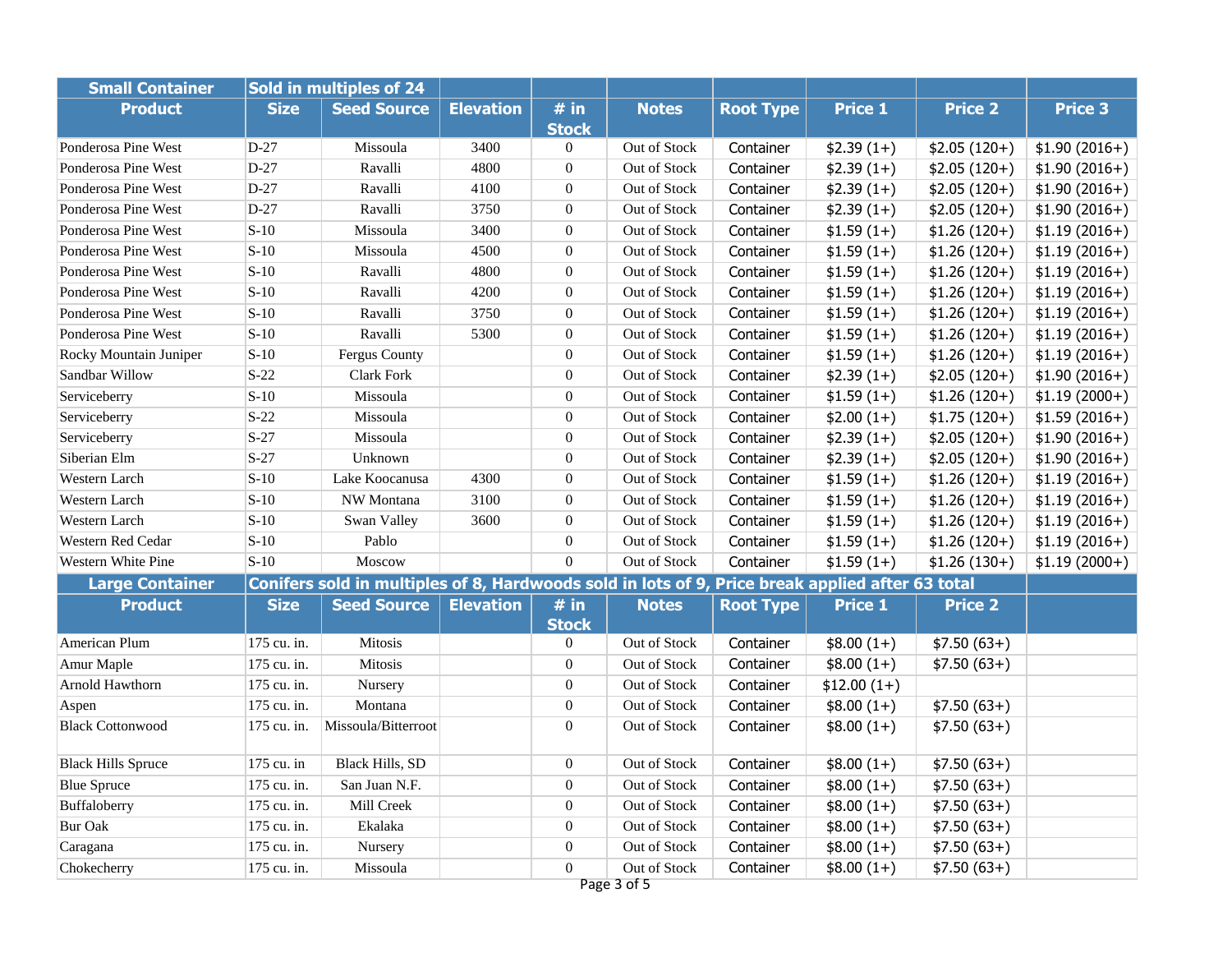| Chokecherry            | 175 cu. in. | Mitosis                                                                                          |                  | $\mathbf{0}$         | Out of Stock | Container        | $$8.00(1+)$  | $$7.50(63+)$   |  |
|------------------------|-------------|--------------------------------------------------------------------------------------------------|------------------|----------------------|--------------|------------------|--------------|----------------|--|
| Chokecherry            | 175 cu. in. | North Dakota                                                                                     |                  | $\overline{0}$       | Out of Stock | Container        | $$8.00(1+)$  | $$7.50(63+)$   |  |
| <b>Large Container</b> |             | Conifers sold in multiples of 8, Hardwoods sold in lots of 9, Price break applied after 63 total |                  |                      |              |                  |              |                |  |
| <b>Product</b>         | <b>Size</b> | <b>Seed Source</b>                                                                               | <b>Elevation</b> | # in<br><b>Stock</b> | <b>Notes</b> | <b>Root Type</b> | Price 1      | <b>Price 2</b> |  |
| Cotoneaster            | 175 cu. in. | Mitosis                                                                                          |                  | $\boldsymbol{0}$     | Out of Stock | Container        | $$8.00(1+)$  | $$7.50(63+)$   |  |
| Douglas Fir West       | 175 cu. in. | Pablo                                                                                            |                  | $\mathbf{0}$         | Out of Stock | Container        | $$8.00(1+)$  | $$7.50(63+)$   |  |
| Engelmann Spruce       | 175 cu. in. | Lolo N.F.                                                                                        |                  | $\boldsymbol{0}$     | Out of Stock | Container        | $$8.00(1+)$  | $$7.50(63+)$   |  |
| Golden Currant         | 175 cu. in. | Fergus County                                                                                    |                  | $\boldsymbol{0}$     | Out of Stock | Container        | $$8.00(1+)$  | $$7.50(63+)$   |  |
| Green Ash              | 175 cu. in. | Mitosis                                                                                          |                  | $\boldsymbol{0}$     | Out of Stock | Container        | $$8.00(1+)$  | $$7.50(63+)$   |  |
| Hackberry              | 175 cu. in. | Unknown                                                                                          |                  | $\boldsymbol{0}$     | Out of Stock | Container        | $$8.00(1+)$  | $$7.50(63+)$   |  |
| Honeylocust            | 175 cu. in. | Nursery                                                                                          |                  | $\boldsymbol{0}$     | Out of Stock | Container        | $$8.00(1+)$  | $$7.50(63+)$   |  |
| Lilac                  | 175 cu. in. | North Dakota                                                                                     |                  | $\theta$             | Out of Stock | Container        | $$8.00(1+)$  | $$7.50(63+)$   |  |
| <b>Limber Pine</b>     | 100 cu. in. | <b>Pryor Mountains</b>                                                                           | 5400             | $\boldsymbol{0}$     | Out of Stock | Container        | $$8.00(1+)$  | $$7.50(63+)$   |  |
| Lodgepole Pine         | 175 cu. in. | SW Montana                                                                                       |                  | $\mathbf{0}$         | Out of Stock | Container        | $$8.00(1+)$  | $$7.50(63+)$   |  |
| Nanking Cherry         | 175 cu. in. | Nursery                                                                                          |                  | $\boldsymbol{0}$     | Out of Stock | Container        | $$8.00(1+)$  | $$7.50(63+)$   |  |
| Plains Cottonwood      | 175 cu. in. | Mitosis                                                                                          |                  | $\boldsymbol{0}$     | Out of Stock | Container        | $$8.00(1+)$  | $$7.50(63+)$   |  |
| Ponderosa Pine East    | 175 cu. in. | Helena                                                                                           |                  | $\boldsymbol{0}$     | Out of Stock | Container        | $$8.00(1+)$  | $$7.50(63+)$   |  |
| Ponderosa Pine East    | 175 cu. in. | Hunter Select                                                                                    |                  | $\boldsymbol{0}$     | Out of Stock | Container        | $$8.00(1+)$  | $$7.50(63+)$   |  |
| Ponderosa Pine West    | 175 cu. in. | Missoula                                                                                         | 3400             | $\mathbf{0}$         | Out of Stock | Container        | $$8.00(1+)$  | $$7.50(63+)$   |  |
| Ponderosa Pine West    | 175 cu. in. | Ravalli                                                                                          | 3750             | $\mathbf{0}$         | Out of Stock | Container        | $$8.00(1+)$  | $$7.50(63+)$   |  |
| Ponderosa Pine West    | 175 cu. in. | Ravalli                                                                                          | 4100             | $\boldsymbol{0}$     | Out of Stock | Container        | $$8.00(1+)$  | $$7.50(63+)$   |  |
| Ponderosa Pine West    | 175 cu. in. | Ravalli                                                                                          | 4800             | $\boldsymbol{0}$     | Out of Stock | Container        | $$8.00(1+)$  | $$7.50(63+)$   |  |
| Ponderosa Pine West    | 175 cu. in. | Ravalli                                                                                          | 5700             | $\mathbf{0}$         | Out of Stock | Container        | $$8.00(1+)$  | $$7.50(63+)$   |  |
| Prairie Sky Poplar     | 175 cu. in. | "Prairie Sky"<br>Release                                                                         |                  | $\boldsymbol{0}$     | Out of Stock | Container        | $$8.00(1+)$  | $$7.50(63+)$   |  |
| Red-Osier Dogwood      | 175 cu. in. | North Dakota                                                                                     |                  | $\mathbf{0}$         | Out of Stock | Container        | $$8.00(1+)$  | $$7.50(63+)$   |  |
| Red-Osier Dogwood      | 175 cu. in. | Missoula                                                                                         |                  | $\boldsymbol{0}$     | Out of Stock | Container        | $$8.00(1+)$  | $$7.50(63+)$   |  |
| Rocky Mountain Juniper | 175 cu. in. | <b>Fergus County</b>                                                                             |                  | $\boldsymbol{0}$     | Out of Stock | Container        | $$8.00(1+)$  | $$7.50(63+)$   |  |
| Sandbar Willow         | 175 cu. in. | <b>Clark Fork</b>                                                                                |                  | $\boldsymbol{0}$     | Out of Stock | Container        | $$8.00(1+)$  | $$7.50(63+)$   |  |
| <b>Scotch Pine</b>     | 175 cu. in. | Nursery                                                                                          |                  | $\mathbf{0}$         | Out of Stock | Container        | $$8.00(1+)$  | $$7.50(63+)$   |  |
| Serviceberry           | 175 cu. in. | Missoula                                                                                         |                  | $\boldsymbol{0}$     | Out of Stock | Container        | $$12.00(1+)$ |                |  |
| Siberian Larch         | 175 cu. in. | Nursery                                                                                          |                  | $\boldsymbol{0}$     | Out of Stock | Container        | $$8.00(1+)$  | $$7.50(63+)$   |  |
| Thinleaf Alder         | 175 cu. in. | Blackfoot                                                                                        | 4000             | $\boldsymbol{0}$     | Out of Stock | Container        | $$8.00(1+)$  | $$7.50(63+)$   |  |
| Western Larch          | 175 cu. in. | Lake Koocanusa                                                                                   |                  | $\boldsymbol{0}$     | Out of Stock | Container        | $$8.00(1+)$  | $$7.50(63+)$   |  |
| Western Larch          | 175 cu. in. | Swan Valley                                                                                      | 3600             | $\overline{0}$       | Out of Stock | Container        | $$8.00(1+)$  | $$7.50(63+)$   |  |
| Western White Pine     | 175 cu. in. | Moscow                                                                                           |                  | $\boldsymbol{0}$     | Out of Stock | Container        | $$8.00(1+)$  | $$7.50(63+)$   |  |
| White Fir              | 175 cu. in. | New Mexico                                                                                       |                  | $\boldsymbol{0}$     | Out of Stock | Container        | $$8.00(1+)$  | $$7.50(63+)$   |  |
| Woods Rose             | 175 cu. in. | North Dakota                                                                                     |                  | $\boldsymbol{0}$     | Out of Stock | Container        | $$8.00(1+)$  | $$7.50(63+)$   |  |
| <b>Woods Rose</b>      | 175 cu. in. | NW Montana                                                                                       |                  | 0                    | Out of Stock | Container        | $$8.00(1+)$  | $$7.50(63+)$   |  |